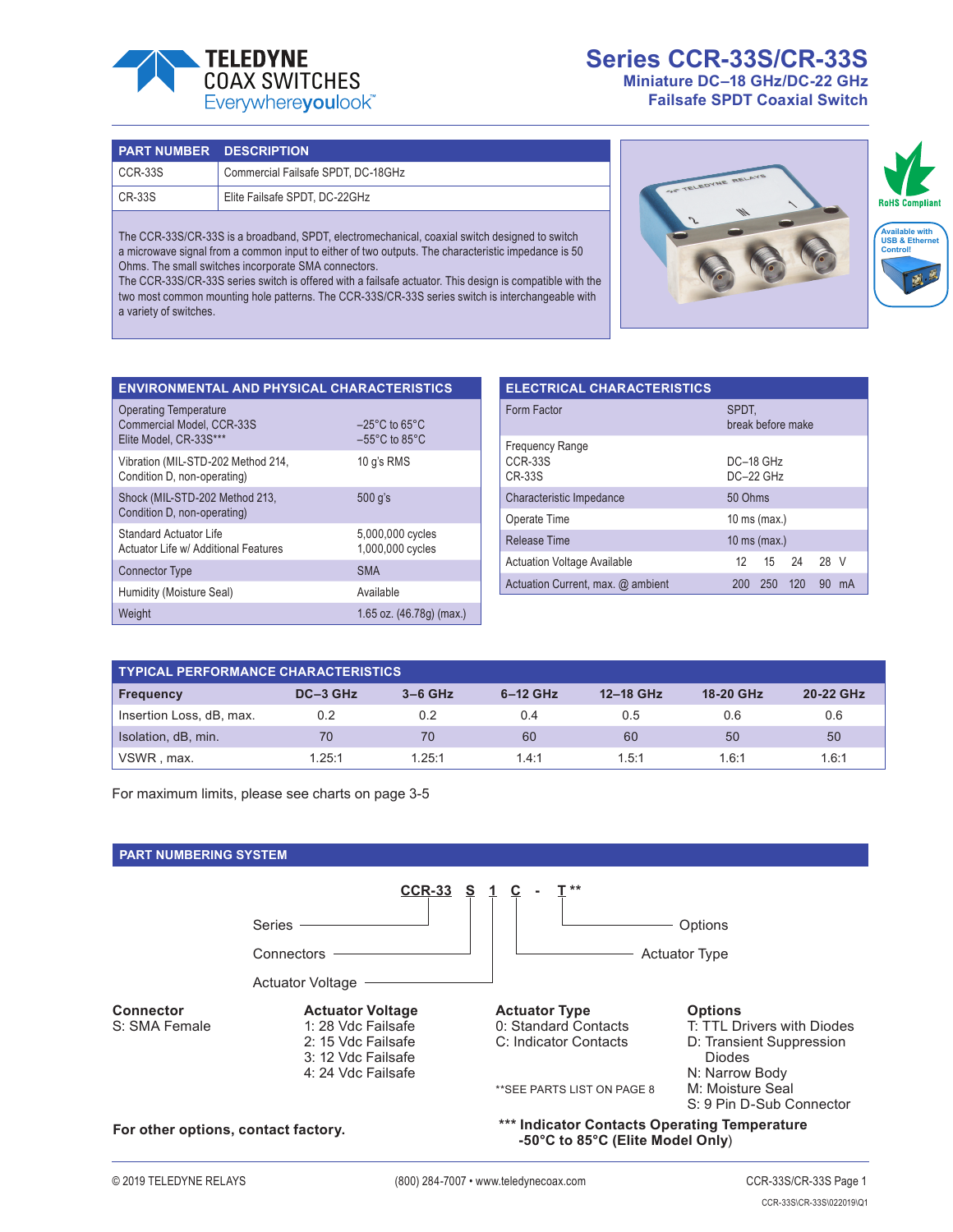# **Series CCR-33S/CR-33S**

**Miniature DC–18 GHz/DC-22 GHz**

**Failsafe SPDT Coaxial Switch**



## **SCHEMATICS AND MECHANICAL OUTLINE**





| <b>9 PIN D-SUB PINOUT FOR FAILSAFE SPDT</b> |           |                |                       |                            |  |  |  |
|---------------------------------------------|-----------|----------------|-----------------------|----------------------------|--|--|--|
|                                             |           | <b>OPTIONS</b> |                       |                            |  |  |  |
| Pin<br>No.                                  | Basic     | Indicators     | TTI                   | Indicators &<br><b>TTL</b> |  |  |  |
|                                             | $\ddot{}$ |                |                       |                            |  |  |  |
| 2                                           |           |                |                       |                            |  |  |  |
| 3                                           |           |                | Common                | Common                     |  |  |  |
| 4                                           |           |                |                       |                            |  |  |  |
| 5                                           |           |                |                       |                            |  |  |  |
| 6                                           |           |                | <b>V<sub>sw</sub></b> | <b>V<sub>sw</sub></b>      |  |  |  |
|                                             |           | A              |                       | A                          |  |  |  |
| 8                                           |           | B              |                       | B                          |  |  |  |
| g                                           |           | C.             |                       | ⌒                          |  |  |  |

| <b>TRUTH TABLE (with TTL option)</b> |              |                |  |   |                              |  |
|--------------------------------------|--------------|----------------|--|---|------------------------------|--|
| Logic<br>Input                       |              | <b>RF Path</b> |  |   | Indicator<br>(if applicable) |  |
| 1                                    | IN<br>to $1$ | IN<br>to $2$   |  | А | R                            |  |
| በ                                    | On           | Off            |  | C |                              |  |
|                                      | ∩ff          |                |  | 0 |                              |  |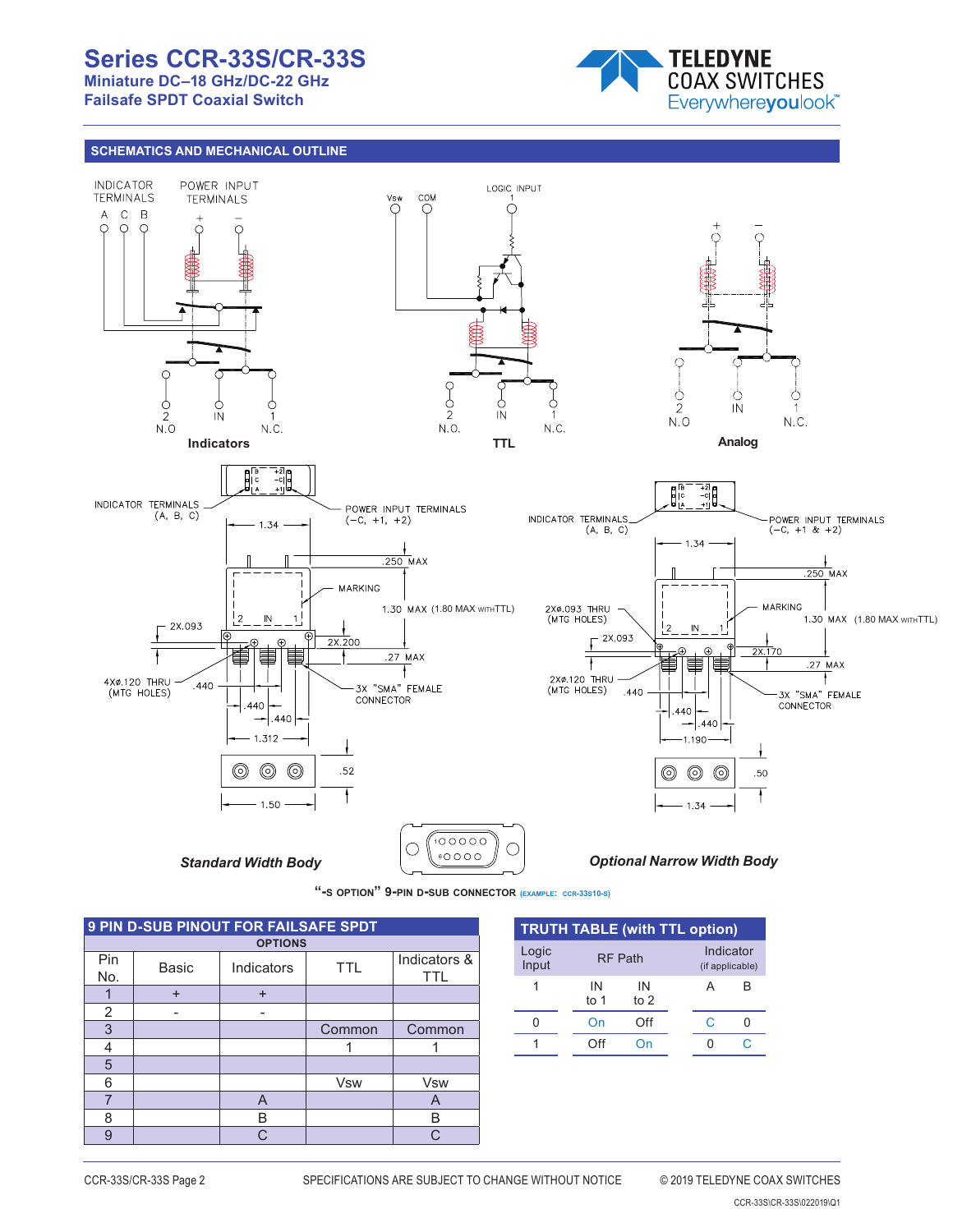

#### **TYPICAL NARROWBAND RF INSERTION LOSS PERFORMANCE CURVES**









 $-1.0$   $\frac{1}{12}$ **-0.9 -0.8 -0.7 -0.6 -0.5 -0.4 -0.3 -0.2 -0.1 0.0 12 12.5 13 13.5 14 14.5 15 15.5 16 Insertion Loss (dB) Frequency ( GHz ) Insertion Loss ( 12-16 GHz )**



**elite model only**

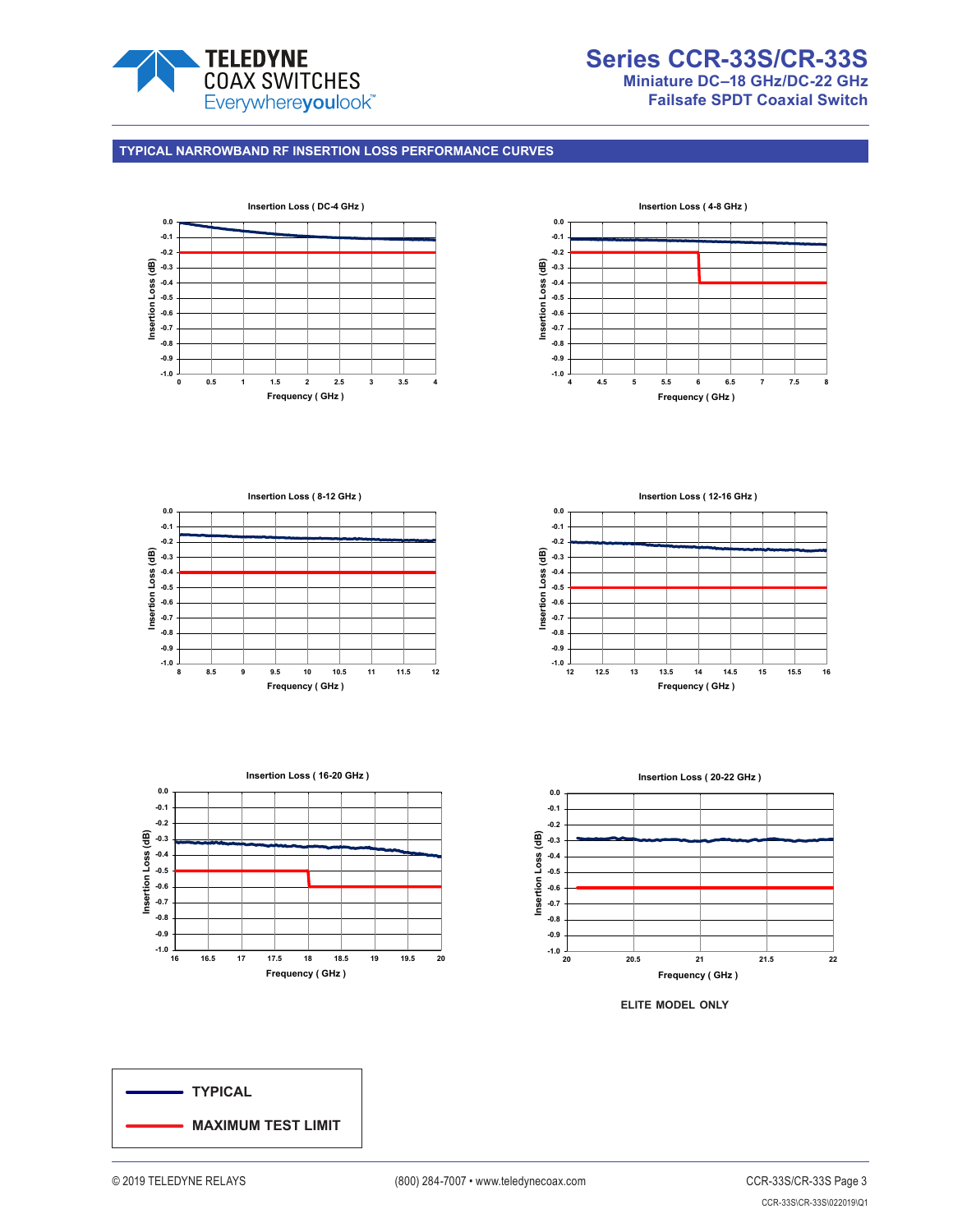# **Series CCR-33S/CR-33S Miniature DC–18 GHz/DC-22 GHz Failsafe SPDT Coaxial Switch**



## **TYPICAL NARROWBAND RF ISOLATION PERFORMANCE CURVES**

















CCR-33S\CR-33S\022019\Q1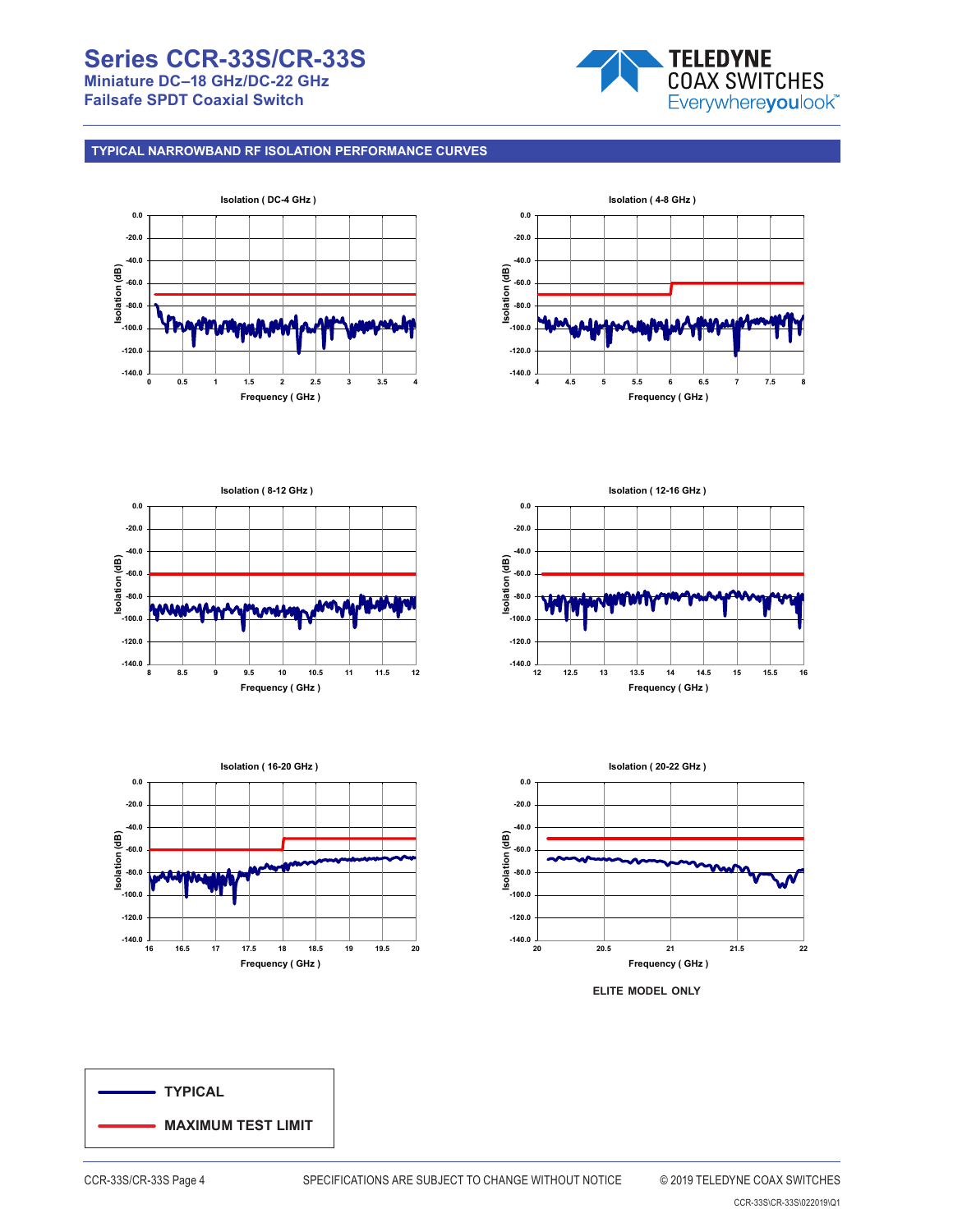

# **Series CCR-33S/CR-33S Miniature DC–18 GHz/DC-22 GHz Failsafe SPDT Coaxial Switch**

#### **TYPICAL NARROWBAND RF VSWR PERFORMANCE CURVES**











**VSWR ( 20-22 GHz )**



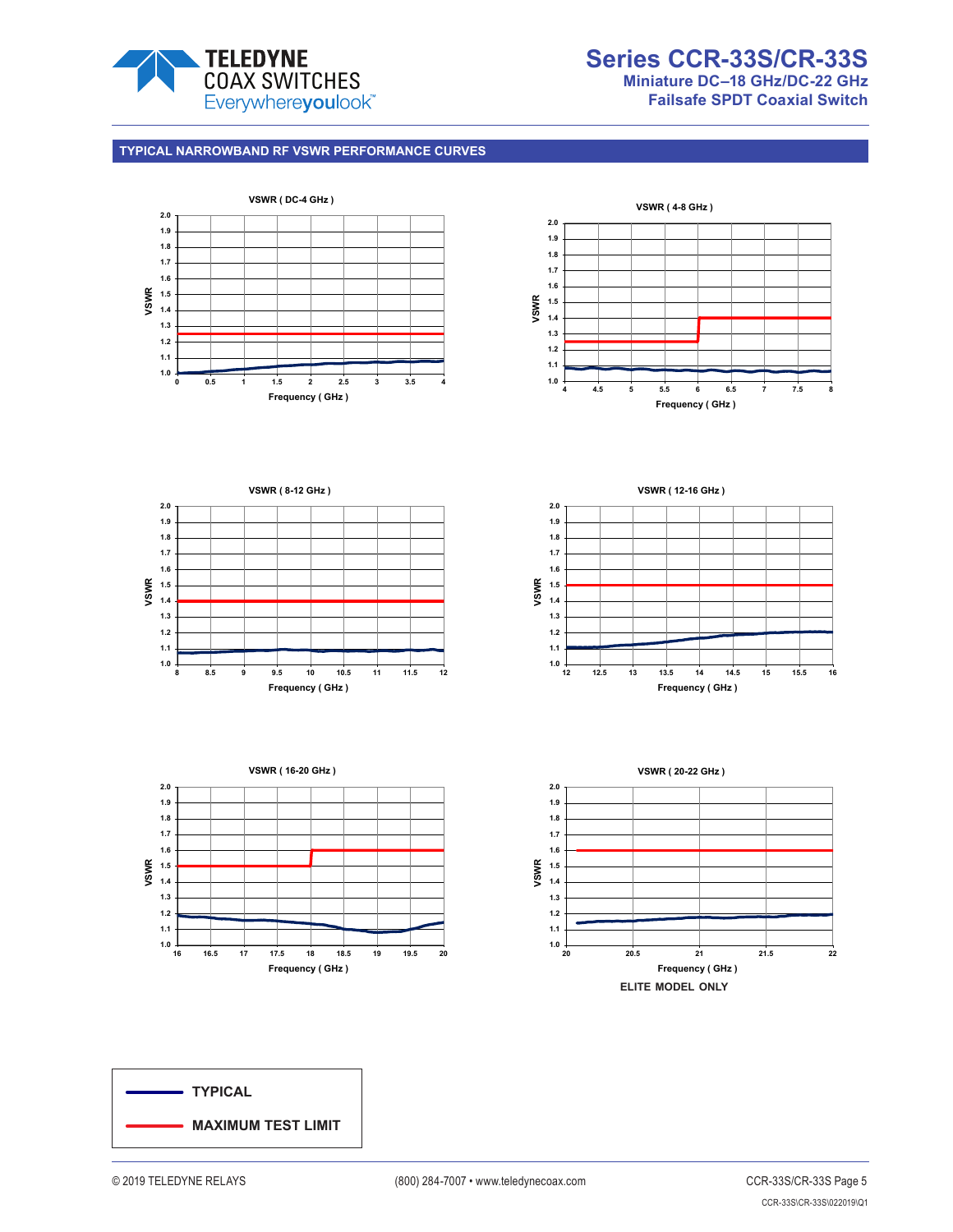

**TYPICAL POWER PERFORMANCE CURVE**

# **Power Handling vs. Frequency**



Estimates based on the following reference conditions:

- Ambient temperature of 40°C or less
- Sea level operation
- Load VSWR of 1.20:1 maximum
- No high-power (hot) switching

Please contact Teledyne Coax Switches for derating factors when applications do not meet the foregoing reference conditions.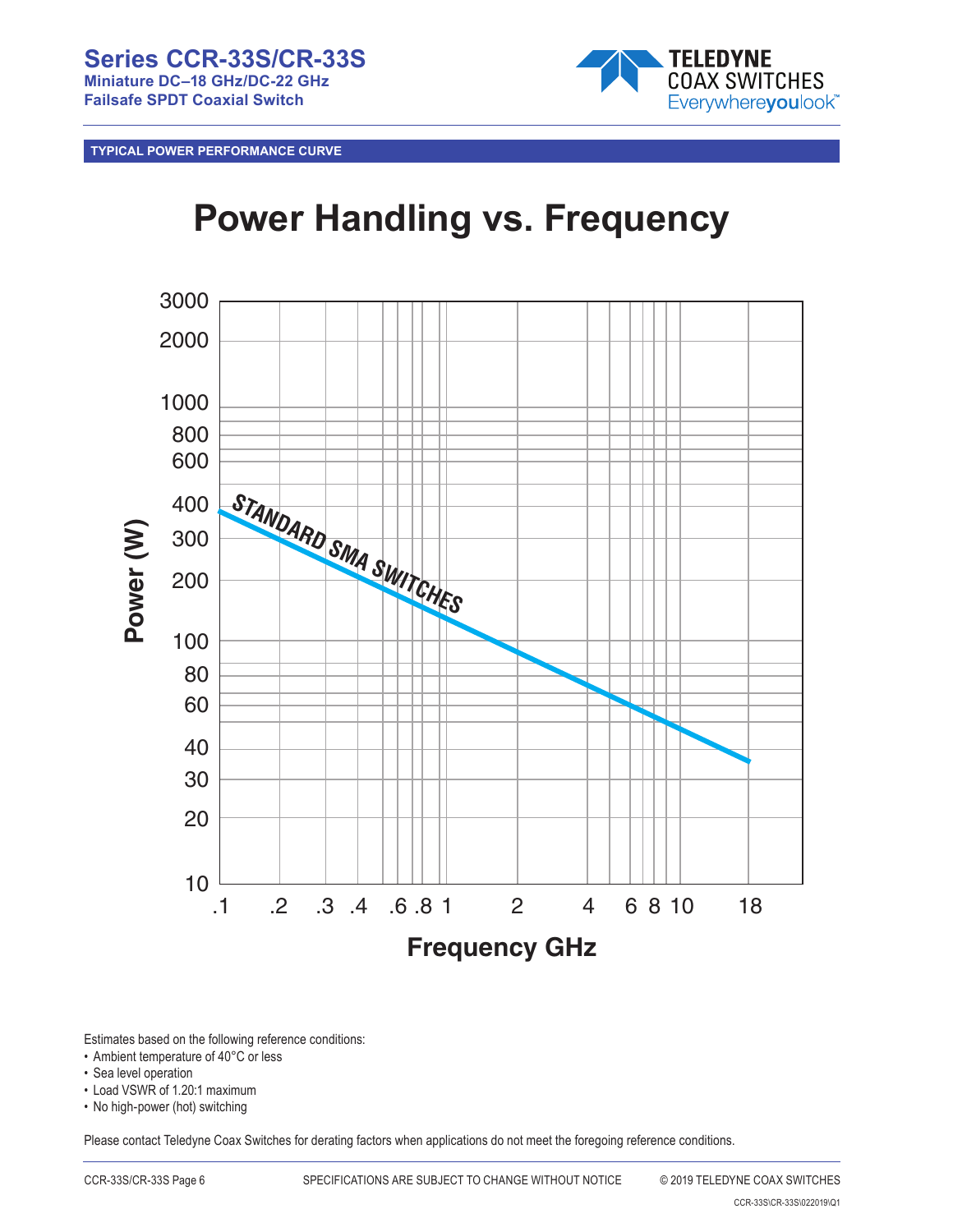

#### **GLOSSARY**

#### **Actuator**

An actuator is the electromechanical mechanism that transfers the RF contacts from one position to another upon DC command.

#### **Arc Suppression Diode**

A diode is connected in parallel with the coil. This diode limits the "reverse EMF spike" generated when the coil deenergizes to 0.7 volts. The diode cathode is connected to the positive side of the coil and the anode is connected to the negative side.

#### **Date Code**

All switches are marked with either a unique serial number or a date code. Date codes are in accordance with MIL-STD-1285 Paragraph 5.2.5 and consist of four digits. The first two digits define the year and the last two digits define the week of the year (YYWW). Thus, 1032 identifies switches that passed through final inspection during the 32nd week of 2010.

#### **Failsafe**

A failsafe switch reverts to the default or failsafe position when actuating voltage is removed. This is realized by a return spring within the drive mechanism. This type of switch requires the continuous application of operating voltage to select and hold any position. (Multi-position switches are normally open with no voltage applied).

#### **Indicator**

Indicators tell the system which position the switch is in. Other names for indicators are telemetry contacts or tellback circuit. Indicators are usually a set of internally mounted DC contacts linked to the actuator. They can be wired to digital input lines, status lights, or interlocks. Unless otherwise specified, the maximum indicator contact rating is 30 Vdc, 50 mA, or 1.5 Watts into a resistive load.

#### **Isolation**

Isolation is the measure of the power level at the output connector of an unconnected RF channel as referenced to the power at the input connector. It is specified in dB below the input power level.

#### **SPDT Switch**

A single-pole double-throw, bi-directional switch that can be used as having one input and two outputs or two inputs and one output.

#### **Switching Time**

Switching time is the total interval beginning with the arrival of the leading edge of the command pulse at the switch DC input and ending with the completion of the switch transfer, including contact bounce. It consists of three parts: (1) inductive delay in the coil, (2) transfer time of the physical movement of the contacts, and (3) the bounce time of the RF contacts.

#### **TTL Switch Driver Option**

As a special option, switch drivers can be provided for both failsafe and latching switches, which are compatible with industry-standard low-power Schottky TTL circuits.

#### **Performance Parameters vs Frequency**

Generally speaking, the RF performance of coaxial switches is frequency dependent. With increasing frequency, VSWR and insertion loss increase while isolation decreases. All data sheets specify these three parameters as "worst case" at the highest operating frequency. If the switch is to be used over a narrow frequency band, better performance can be achieved.

#### **Actuator Current vs Temperature**

The resistance of the actuator coil varies as a function of temperature. There is an inverse relationship between the operating temperature of the switch and the actuator drive current. For switches operating at 28 VDC, the approximate actuator drive current at temperature, T, can be calculated using the equation:

$$
I_T = \frac{I_A}{[1 + .00385 (T-20)]}
$$

**Where:**

**I <sup>T</sup>** = Actuator current at temperature, T

**I** Room temperature actuator current see data sheet

**T** = Temperature of interest in  $^{\circ}$ C

#### **Magnetic Sensitivity**

An electro-mechanical switch can be sensitive to ferrous materials and external magnetic fields. Neighboring ferrous materials should be permitted no closer than 0.5 inches and adjacent external magnetic fields should be limited to a flux density of less than 5 Gauss.

#### **SPECIAL FEATURE**

**Switching High-Power or Highly Sensitive Signals** Ensure the most linear response with the best galvanically matched contact system in the industry. Extremely low passive intermodulation is standard on all of our switches.

| Carrier<br>Frequency 1 | Carrier<br>Frequency 2       | PIM 3rd Order<br>Frequency |  | PIM 5th<br>Order Fre-<br>quency |  |
|------------------------|------------------------------|----------------------------|--|---------------------------------|--|
| 870 MHz                | 893 MHz                      | 847 MHz                    |  | 824 MHz                         |  |
|                        | 3rd Order<br>Intermodulation |                            |  | 5th Order<br>Intermodulation    |  |
| <b>SPDT</b>            |                              | $-91$ dBm                  |  | $-110$ dBm                      |  |
|                        |                              | $-134$ dBc                 |  | $-153$ dBc                      |  |